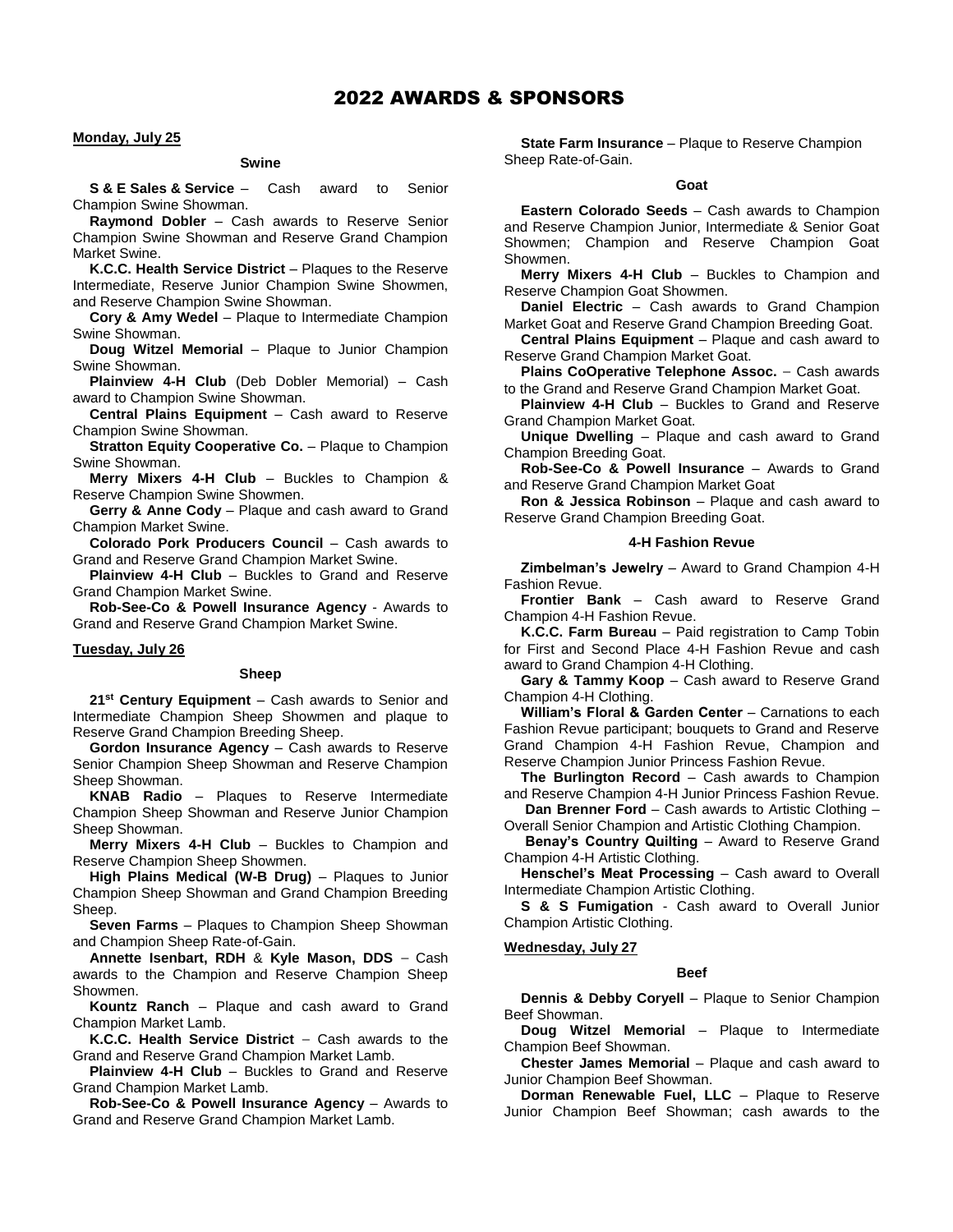Champion and Reserve Champion Beef Showmen and Reserve Grand Champion Breeding Beef.

**KNAB Radio** – Plaques to Reserve Senior Champion Beef Showman, Champion and Reserve Champion Beef Showmen.

**Kelly & Sheena Burr** – Plaque to Reserve Intermediate Champion Beef Showman.

**Merry Mixers 4-H Club** – Buckles to Champion & Reserve Champion Beef Showmen.

**Stratton Equity Cooperative Co.** – Plaque and cash award to Champion Market Steer and Reserve Grand Champion Market Beef.

**TBK Bank** – Plaques and cash awards to Reserve Champion Market Steer and Grand Champion Market Beef.

**K.C.C. Health Service District** – Cash awards to Champion and Reserve Champion Market Heifer.

**Plains CoOperative Telephone Association** — Cash awards to Grand and Reserve Grand Champion Market Beef.

**Plainview 4-H Club** – Buckles to Grand and Reserve Grand Champion Market Beef.

**Rob-See-Co & Powell Insurance Agency** – Awards to Grand and Reserve Grand Champion Market Beef.

**Williams Red Angus** – Buckle to Champion Market Heifer.

**Allen & Lora Charles** – Cash award to Champion Beef Rate-of-Gain.

**The Greg Swiatkowski Family** – Cash award to Reserve Champion Beef Rate-of-Gain.

**Plainview 4-H Club** *(Paul Kneedler Memorial)* - Cash award to Grand Champion Breeding Beef.

**Mike & Julie Livingston** – Cash awards to Grand & Reserve Grand Champion Breeding Beef, 3rd and 4th places.

**Jeremy & Whitney Hansen** – Buckles to Grand & Reserve Grand Champion Breeding Beef, and cash awards to Grand & Reserve Grand Champion Breeding Beef, and cash awards to  $3<sup>rd</sup>$  and  $4<sup>th</sup>$  places.

## **Thursday, July 28**

#### **Horse – Halter**

**Jim & Cheryl Dobler** – Award to Senior Champion Horse Showman.

**State Farm Insurance** – Awards to Senior Champion Horse Showman and Reserve Champion Stock Horse Mare.

**Bank of the West** — Awards to Intermediate, Junior and Reserve Novice Champion Horse Showmen and to Reserve Champion Stock Horse Gelding.

**Bank of Burlington** – Award to Intermediate Champion Horse Showman.

**Greg & Jana Carlin** – Award to Junior Champion Horse Showman.

**Chase & Briana Carlin** – Award to Novice Champion Horse Showman.

**Farmers Insurance Group** – Awards to Reserve Senior, Intermediate, Junior & Novice Champion Horse Showmen

**KNAB Radio** – Award to Novice Champion Horse Showman.

**Colorado Land Investments** – Awards to Reserve Senior, Intermediate and Junior Champion Horse Showmen.

**Central Plains Equipment** – Awards to Champion and Reserve Champion Horse Showmen.

**Merry Mixers 4-H Club** – Buckles to Champion and Reserve Champion Horse Showmen.

**Hillman Farm** – Award to Champion Horse Showman.

**Frontier Bank** – Awards to Champion Stock Horse Mare and to Champion Stock Horse Gelding.

**Kelli Vaughn & Cheryl Dobler (In Memory of Dick & Ruth Thomas)** – Participant Awards to Open Class Leadline.

# **Sheep Lead**

**Bank of Burlington** – Cash donation for purchase of Sheep Lead awards.

**Equitable Savings & Loan** – Cash donation for purchase of Sheep Lead awards.

**McDonalds** – Cash donation for purchase of Sheep Lead awards.

**Unique Dwelling** – Cash donation for purchase of Sheep Lead awards.

**Jeanne Burney Agency** – Cash donation for purchase of Sheep Lead awards.

**Channel** – Cash donation for purchase Sheep Lead awards.

**Eastern Colorado Seeds** – Cash donation for purchase of Sheep Lead awards.

**Rider Family** – Awards for Sheep Lead.

**Duane & Barbara Hitchcock** – Awards for Sheep Lead.

**Dan Brenner Ford** – Cash donation for purchase of Sheep Lead Awards.

**Brad & Jenny Yahn** – Cash donation for purchase of Sheep Lead awards.

**K.C.C. Health Service District** – Cash donation for purchase of Sheep Lead awards.

### **Friday, July 29**

## **Round Robin**

**Dan Brenner Ford** – Plaque to the Grand Champion Showman.

**K.C.C. 4-H Council** (Evan Bancroft Memorial) – Cash award to Grand Champion Showman.

**KNAB Radio** – Plaque to Reserve Grand Champion Showman.

**Nichols Electric** — Cash award to the Grand Champion Showman.

**Hornung & Fye Families** Buckles to Grand Champion and Reserve Grand Champion Showmen.

**Nichols Auctioneers** – Cash Award to Reserve Grand Champion Showman.

### **Horse – Riding**

**Paintin Family** (In Memory of Bob Paintin) – Award to Senior Champion Horse Rider.

**Duane & Michelle Wright** – Award to Senior Champion Horse Rider.

**Mulch Farms** – Award to Intermediate and Novice Champion Horse Riders.

K.C.C. Health Service District - Award to Intermediate Champion Horse Rider.

**Hillman Farm** – Award to Junior Champion Horse Rider.

**Unique Dwelling** — Award to Junior Champion Horse Rider.

**LP Gas Service** – Award to High Score Written Test – Senior.

**Embroidery RX Plus** – Awards for "Tuff Enough" Novice and Junior Riders and awards to High Score Written Test – Intermediate, Junior & Novice.

**Colorado Land Investments** – Awards to Reserve Champion Senior, Intermediate and Junior Horse Riders.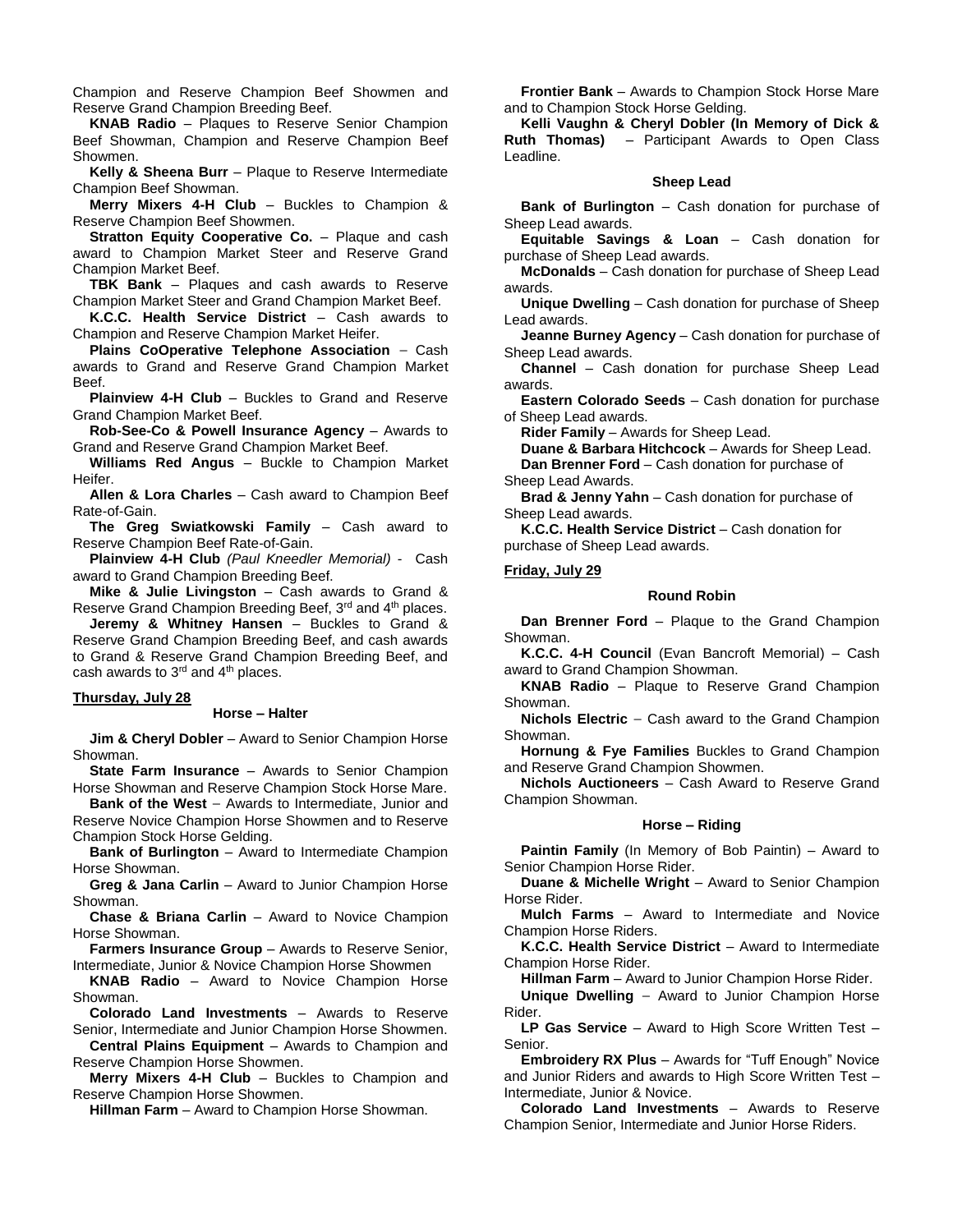**Jim & Cheryl Dobler** – Award to Novice Champion Horse Rider.

**Farmers Insurance** – Awards to Reserve Champion Senior, Intermediate, Junior & Novice Horse Riders.

**Vince's GM Center** - Award to Reserve Novice Champion Horse Rider.

# **All Around Horse & Horsemen**

**Farm Credit of Southern Colorado** – Award to All Around Horse.

**LP Gas Service** – Awards to All Around Horse and to All Around Novice Horseman.

**Louden & DannyRay Hornung** – Award to Reserve All Around Horse.

**Chase & Brianna Carlin** – Award to All Around Western Horseman.

**Sheri Rider** – Award to All Around Western Horseman.

**KNAB Radio** – Award to Reserve All Around Western Horseman.

**Tammee Davis** – Award to Reserve All Around Horseman.

**Reents Agency, Inc.** – Award to All Around Novice Horseman.

**Dan & Kylee Miltenberger** – Award to Reserve All Around Novice Horseman.

**General 4-H**

### **Ag Mechanics**

**Steel Corner** – Plaques and cash awards to Grand and Reserve Grand Champion Ag Mechanics.

## **4-H Home Economics**

# **4-H Heritage Arts, Foods & Cake Decorating**

**Kyle & Marlinda Franz** *(Edith Revert Award)* – Cash award to Grand Champion Heritage Arts.

**Benay's Country Quilting** – Award to Reserve Grand Champion Heritage Arts.

**Carousel Quilters** – Cash award to 4-H Heritage Arts – Quilting Champion.

**Absolute Tangles** – Cash award to Heritage Arts – Crocheting Champion.

**Health Essentials** – Cash award to Heritage Arts – Needle Arts/Misc Fibers Champion.

**Northeast Agri Service** — Cash award to Overall Senior Champion Foods.

**McDonalds** – Cash award for Overall Intermediate Champion Foods.

**Plainview 4-H Club** *(Mandy Johnson Memorial)* – Cash award to Grand Champion 4-H Foods.

**Linda Cody** – Cash award to Grand Champion 4-H Foods.

**Stephen & Stacie Hornung** – Cash award to Overall Junior Champion Cake Decorating.

**Lazy K Coach** – Cash award to Grand Champion 4-H Cake Decorating.

**William's Floral & Garden Center** – Cash awards to Reserve Grand Champion 4-H Foods and Reserve Grand Champion 4-H Cake Decorating.

**The Burlington Record** - Cash awards to Overall Junior Champion Foods; Overall Intermediate and Senior Champion Cake Decorating.

# **General Projects**

**Masonic Lodge #77 Burlington/Cheyenne Wells –** Cash awards to the Grand and Reserve Grand Champion Beekeeping.

**Joe's Garage** – Cash awards to Grand Champion 4-H Cats, Reserve Grand Champion Metalworking and Reserve Grand Champion Robotics.

**Central Plains Equipment** – Plaque to Grand Champion 4-H Horseless Horse.

**KNAB Radio** – Plaque to Reserve Grand Champion Horseless Horse.

**High Plains Bank** – Plaque to Grand Champion 4-H Outdoor Adventures.

**Hi-Lo Extended Stay** – Plaques to Reserve Grand Champion 4-H Outdoor Adventures, Grand Champion 4-H Leathercraft and cash awards to Grand and Reserve Grand Champion Home Design & Décor.

**Molly Witzel** – Plaque to Grand Champion 4-H Photography.

**K.C.C. 4-H Council** *(Kelly Bode Memorial)* – Cash award to Grand Champion 4-H Ceramics.

**Seven Farms** — Cash awards to Grand and Reserve Grand Champion 4-H Scrapbooking and Reserve Grand Champion

4-H Ceramics.

**Unique Dwelling** — Cash awards to the Grand Champion Entomology, Veterinary Science and Wildlife.

**Computer Specialist** – Cash award to Grand Champion 4-H Computers.

**Russell & Susan Corliss Family** – Plaques to Reserve Grand Champion 4-H Computers and Reserve Grand Champion Photography.

**K.C. Electric Association** – Cash awards Grand and Reserve Grand Champion 4-H Electricity projects.

**Matt & Allison Mulch** – Cash awards to Grand and Reserve Grand Champion 4-H Woodworking.

**Jeff & Dixie Chartier** – Cash award to Grand Champion 4-H Visual Arts.

**Health Essentials** – Cash award to Reserve Grand Champion 4-H Visual Arts.

**Jason & Crystal Foose** – Cash award to Grand Champion 4-H Rocketry.

**Knights of Columbus** – Cash award to Reserve Grand Champion 4-H Rocketry.

**Scott Stinnett Family** – Cash award to Grand Champion 4-H Metalworking.

**Lazy K Coach** – Cash awards to Grand and Reserve Grand Champion 4-H Sportfishing.

### **4-H Poultry, Waterfowl & Rabbits**

**Seibert Equity Co-Op** – Cash awards to Grand and Reserve Grand Champion 4-H Poultry and Rabbits.

**Plainview 4-H Club** – Buckles to Grand and Reserve Grand Champion 4-H Poultry, Waterfowl and Rabbit.

**Rob-See-Co & Powell Insurance Agency** – Awards to Grand and Reserve Grand Champion 4-H Poultry, Waterfowl and Rabbit.

**S & S Fumigation** – Cash award to Champion Poultry Showman.

**Eastern Colorado Seeds** — Cash award to Reserve Champion Poultry Showman.

**Burlington Record** — Cash award to Champion Rabbit Showman.

**Merry Mixers 4-H Club** – Buckles to the Champion & Reserve Champion Rabbit & Poultry Showmen: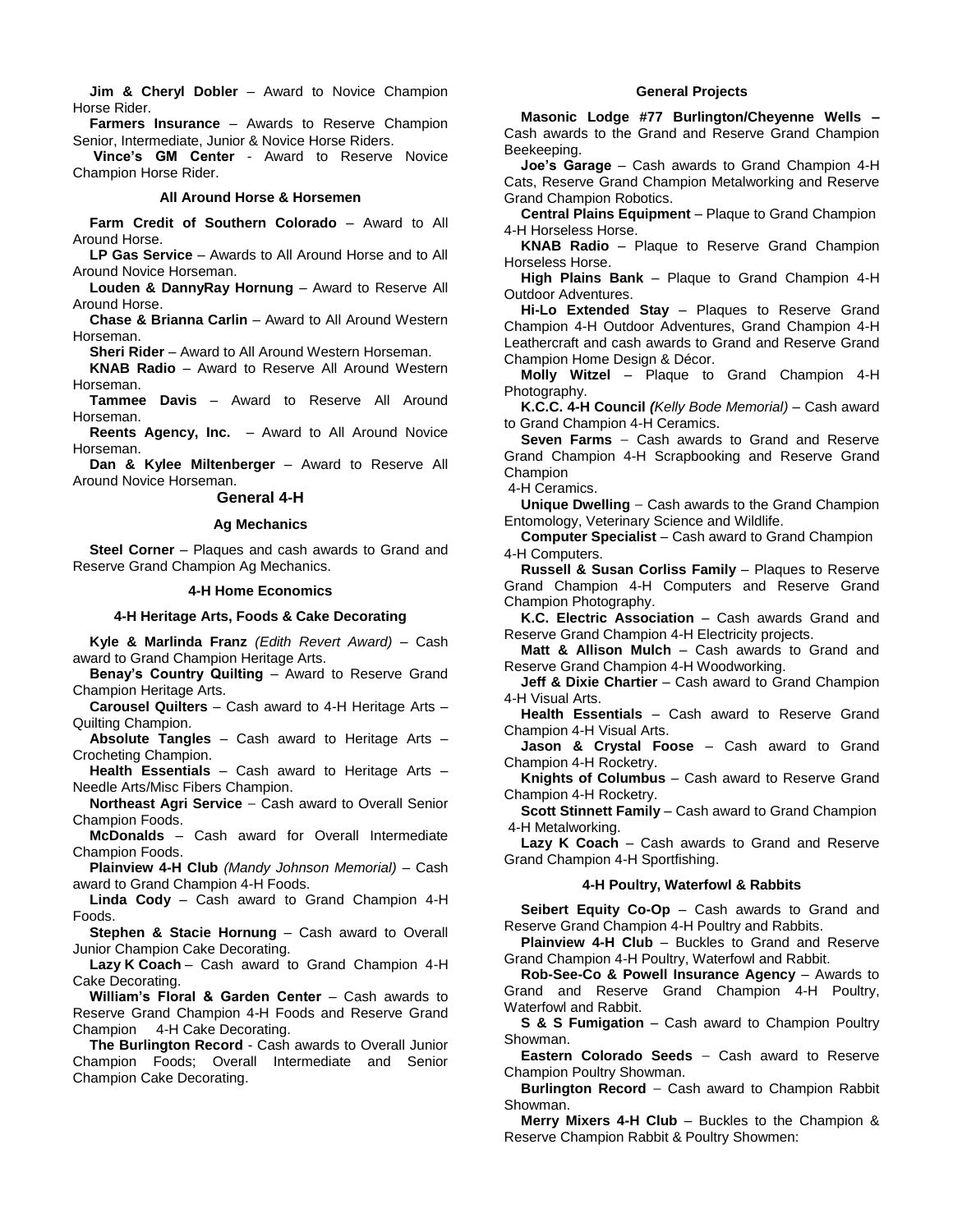**Unique Dwelling** — Cash award to Reserve Champion Rabbit Showman.

# **Catch-it-Calf**

**K.C.C. CattleWomen** – Cash awards to Champion and Reserve Champion Catch-it-Calf.

**Linda Cody** – Plaques to the Champion and Reserve Champion Catch-it-Calf.

**Burlington Rotary Club** – \$25 added premium to each catch-it-calf participant.

### **Live Carcass Contest**

**Cure Land & Cattle** – Cash award to 1st place Live Carcass Contest.

**Mills Farms** – Cash award to 2<sup>nd</sup> place Live Carcass Contest.

### **Beef Feeding Contest**

**Mills Ag** – Cash donation for Beef Feeding contest awards.

**Schaal Cattle Company** – Cash donation for Beef Feeding contest awards.

**Triple H Feeders** – Cash donation for Beef Feeding contest awards.

**Burlington Feeders** – Cash donation for Beef Feeding contest awards.

**4M Feeders** – Cash donation for Beef Feeding contest awards.

**Bohnen Farms** – Cash donation for Beef Feeding contest awards.

**Ryan & Katie Dobler** – Cash donation for Beef Feeding contest awards.

**Seven Farms** – Cash donation for Beef Feeding contest awards.

**Beaver Creek Ranch** – Cash donation for Beef Feeding contest awards.

### **Catch-it-Goat**

**Lucky Jakk Boer Goats** – Plaque and cash awards to Senior and Reserve Senior Champion Catch-it-Goats.

**Masonic Lodge #77 Burlington/Cheyenne Wells -** Plaques and cash awards to Junior Champion and Reserve Junior Champion Catch-it Goats.

#### **Catch-it-Lamb**

**K.C.C. Farm Bureau** – Plaque and cash award to Senior Champion Catch-it-Lamb.

**Hutton Foundation** – Cash award to Reserve Senior Champion Catch-it-Lamb.

**Vince's GM Center** – Plaque and cash award to Junior Champion Catch-it-Lamb.

**Hutton Foundation** – Cash award to Reserve Junior Champion Catch-it-Lamb.

# **Catch-it-Pig**

**High Plains Bank of Flagler** – Plaque and cash award to Senior Champion Catch-it-Pig.

**Duerst Machine Works** – Plaque and cash award to Junior Champion Catch-it-Pig and cash awards to Reserve Junior and Senior Champion Catch-it-Pigs.

**Dennis & Debby Coryell** – Plaques to Reserve Senior and Junior Champion Catch-it-Pigs.

**Burlington Conservation District** - \$25 added premium to each catch-it-pig participant.

### **Herdsman**

**Korbelik Cattle Company** – Cash award to Club Champion Herdsman for each barn (beef, sheep, swine, goat, horse, poultry/rabbit).

#### **Junior Superintendents**

**Burlington Chamber of Commerce** – Cash donation for purchase of Junior Superintendent awards.

**Burlington Rotary Club** – Cash donation for purchase of Junior Superintendent awards.

**Nichols Electric** – Cash donation for purchase of Junior Superintendent awards.

**Nichols Auctioneers** – Cash donation for purchase of Junior Superintendent awards.

**Health Essentials** – Cash donation for purchase of Junior Superintendent awards.

**Barnes Family Chiropractic** – Cash donation for purchase of Junior Superintendent awards.

**Dan Brenner Ford** – Cash donation for purchase of Junior Superintendent awards.

**K.C.C. Health Service District** – Cash donation for purchase of Junior Superintendent awards.

**ICES Foreign Exchange** (Kim Driscoll) – Cash donation for purchase of Junior Superintendent awards.

**Kelli Vaughn: doTerra Wellness Advocate 1783052** – Cash donation for purchase of Junior Superintendent awards.

**Hutton Foundation** - Cash donation for purchase of Junior Superintendent awards.

**Brad & Jenny Yahn** – Cash donation for purchase of Junior Superintendent awards.

## **Shooting Sports**

**Schlosser, Inc.** – Cash awards to Senior and Junior Champion Shotgun.

**High Plains Medical (W-B)** – Cash awards to Senior Champion Air Pistol, Junior Champion Air Rifle 10M Sporter and cash donation for t-shirts for shooting sports members.

**Terry & Janet Tagtmeyer** – Cash awards to Senior Champion .22 Target and Junior Champion Archery Recurve Traditional.

**Perry & Lisa Brewer** - Cash award to Junior Champion Air Pistol.

**Grassland Seeding** – Cash awards to Senior, Junior Champion Archery Compound Limited and Champion Muzzleloader.

**Cory & Amy Wedel** – Cash award to Junior Champion Air Rifle Utility.

**Fred & Brenda Wedel** – Cash award to Junior .22 Pistol.

**Gerry & Nikki Ekberg** – Cash awards to Senior and Junior Champion .22 Hunt & Junior Champion Western Heritage.

**Davis & Davis Liquor** – Cash award to Senior Champion Western Heritage.

**Eastern Colorado Seeds** – Cash award to Junior Champion Compound Traditional.

**High Plains Bank** – Plaque & cash award to Most Improved Shooter *(In memory of Mick Livingston)*.

**Gordon Insurance Agency** – Cash awards to Grand and Reserve Grand Champion Shooting Sports Displays.

**Shean Ag, LLC** – Cash donation for t-shirts for shooting sports members.